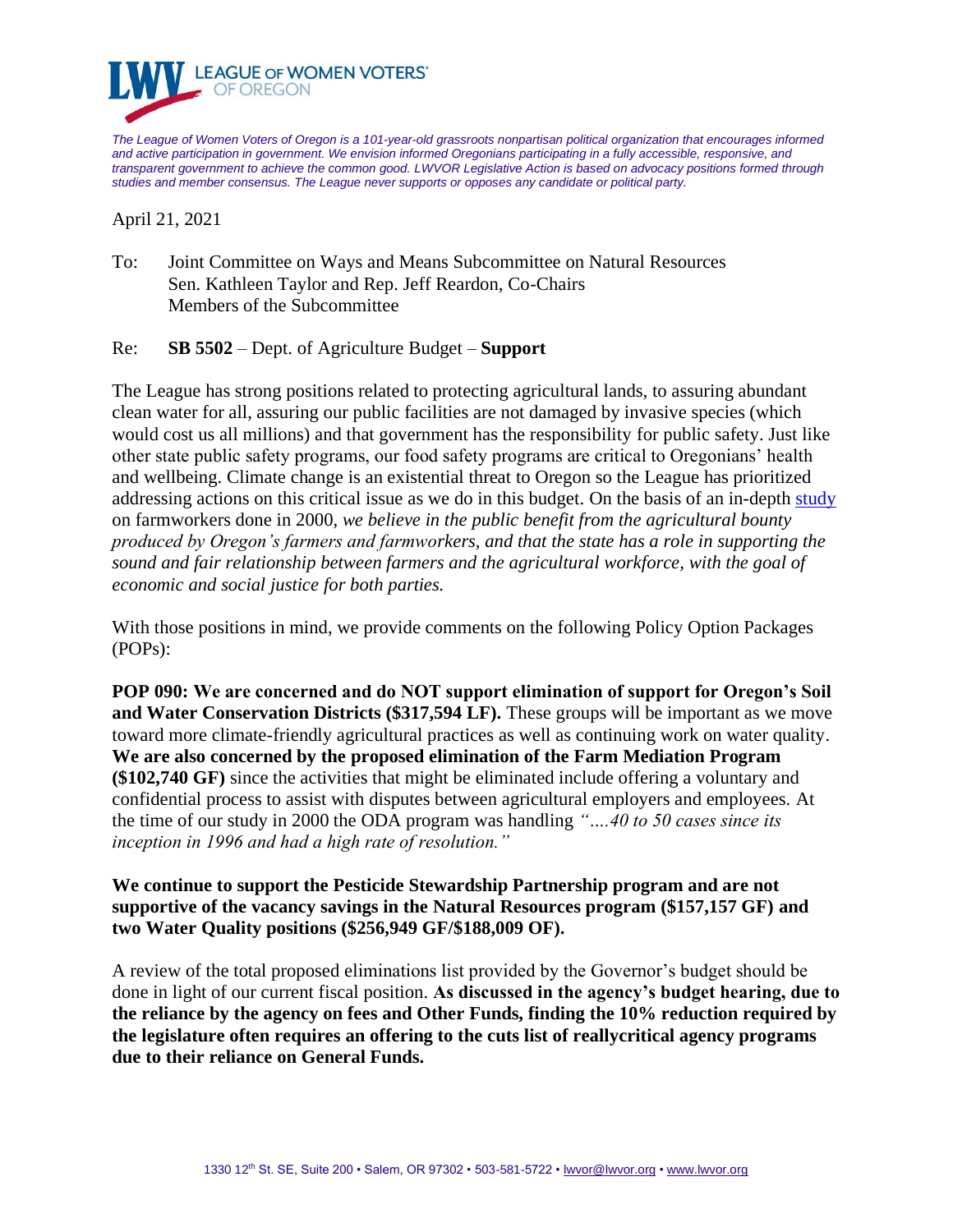**POP 099: We support the Microsoft 365 Consolidation (\$68,328 GF/\$28,473 LF/\$262,248 OF) since providing information technology is, as with other agencies, critical to their efficiency and to the public's access to important data.**

**POP 120: Again, IT Modernization is important for efficiency and for access to data. The request in the Agency Request Budget was for 5 positions and we trust the State Data Information Office and Legislative IT Office will help in determining the appropriate staffing to move this project forward. (\$981,976 GF)**

We will not comment on the POPs related to fee changes, but assume stakeholders and the public's voice will be heard as you consider these changes. We support the public health and safety inspection programs. When the state determines the need for oversight, the public's interest should be paramount - meaning that the public should have some responsibility to help pay for those inspections to assure the public's voice is heard.

**POP 110:** We know the work done by the department's staff during the Covid and wildfire crises was critical, but we hope Ways and Means will consider this in relation to the possible restructure of the Office of Emergency Management and if the potential new regional positions in OEM might be sufficient to help ODA in this area. If not, then funding should be considered.

**POP 130: We fully support SB 286** and the creation of a new Environmental Justice Council and ask that you consider this position as you review the entire group of requests around assuring diversity, equity and inclusion throughout our Natural Resource agencies.

**POP 140: We support the Internal Auditor position, particularly as this agency is required to depend more and more on fees.** All Oregonians, including fee payers, need to feel that monies spent by this agency are used in the best possible manner for Oregon agriculture and for Oregonian's public health and safety.

**POP 340: We support the Water Quality Improvement Work in Strategic Areas (SIAs) in the Agency Request Budget for one position and contract resources. (\$883,374 LF)**

**POP 350: We support Groundwater Quality Work related to the Lower Umatilla Basin Groundwater Management Area (GWMA) and note that work is needed in all the GWMA designated areas and those places where groundwater may be contaminated. The use of fertilizer, although sometimes important to growing crops, also has a climate impact, which is why the following two POPs are important.**

**POP 365 and 370: We support the Soil Health Position (4213,374 GF) in the Agency Request Budget AND getting a Baseline Soil Health Assessment (\$225,000 GF) as in the Governor's Request Budget.** Both are important as we address our natural and working lands contribution to reducing carbon emissions. Healthy soils keep cropland productive, hold more moisture, provide natural pest and disease prevention benefits, keep cropland resilient in the face of natural disasters, and help protect air and water quality. Changes to agricultural management through no-till, cover crops, and nitrogen management, with greenhouse gas emission reductions primarily attributed to increased cover crops. Despite evidence that cover crops can provide both environmental and yield benefits, less than 2% of Oregon's total cropland is currently planted to cover crops.